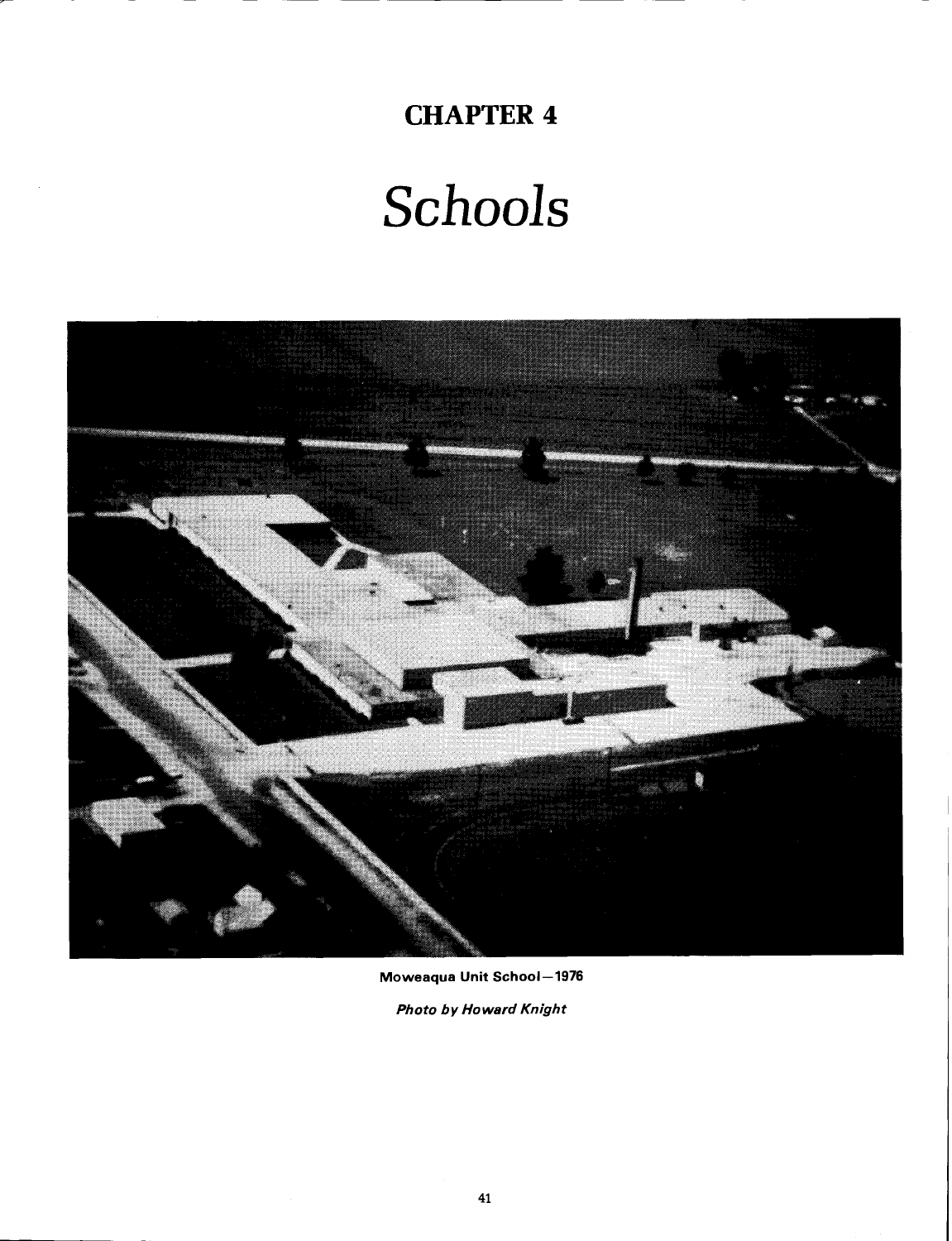### **MOWEAQUA SCHOOLS**

The early settlers recognized the need for schooling for their children. In **1836,** sixteen years before the village of Moweaqua was formed, a school was built about a quarter of a mile north of the present town, probably not far from the school building now in use. This school was a log building containing furniture fashioned by hand. The seats were made by splitting logs, leaving the split side smooth and inserting wooden pegs for legs on the other. There were no backs on these seats and no desks on which to write. In order to have outside light; a row of logs was removed from the entire length of the building and greased paper was pasted over this opening. A large, open fireplace furnished the heat. This school was kept open only three months each year as some of the students had to walk up to six miles each way to attend classes. Also, in the spring and fall the children had to help their families with the farm work.

By **1860** the village of Moweaqua had come into existence, and a two story frame school was erected. It was located three blocks east of Main Street at **130** North Putnam Street. This building was later moved to the corner of Main Street where Hight's Delight is now located and was turned into McHenry's Drug Store. Mr. McHenry also served as postmaster in this building. There was also a private school functioning at this time, taught by Miss Sarah Bacon in her home at **334** North Macon Street.

The next public school was a two story brick building erected at **305** North Hanover. There were two rooms downstairs and one large one upstairs. Only the lower grades were taught there. This school served the community from about **1878** until **1891.** By **this** time the community wanted their children to have the advantages of a high school education. The little three room school, however, was overflowing with elementary students, and money was scarce. Finally in **1890,** a new school building became a reality.

This school, known as the "Little Red School House" as it was built of red bricks, was located in the 200 block of South Putnam Street. The original plant consisted of six classrooms, three on each floor. This was adequate space for all twelve grades. Eleven years later, however, more space was needed, and three additional classrooms and a combination study hall and assembly room were added. The first and second grades were housed in the two rooms on the lower floor of the new addition while remaining grades used the original structure. The seventh and eighth grades were combined in one room with one teacher. The high school classes used one room of the original building and the second floor of the new structure with the superintendent and two teachers conducting all classes offered at this level.

Again in **1920** there was a need for more classrooms. Through remodeling, four new rooms were created. The faculty was increased to a total of thirteen members. Four years later an additional building was constructed just south of the original building at a cost of **\$60,000.** It contained four additional high school classrooms and the first school gymnasium in Moweaqua. Prior to that, inside athletic events had been held in the second floor of the present Legion Hall and upstairs in the Old Opera House, which was located on the site of the Ayars Bank parking lot. This new gymnasium was considered the finest around, especially since it could seat 300 people. (The present gymnasium has a seating capacity of **1400).** 

While the town children were being educated, their country cousins were not idle. More than twenty country schools served what is now the school district. These were mainly one room buildings heated by stoves and maintained by the teachers. Their individual yearly attendance ranged from less than five to more than twenty-five, usually averaging about ten. Often all eight grades were taught.

Jacobs, located one mile north of Moweaqua, was probably the first school in the district which Negro children attended. These were the four Steele children, whose father farmed nearby. The original building was torn down in **1913**  and another built.

Pleasant Flower, located two miles south of town, utilized the teaching services of Jane Stephens.

Goodwill was two and a half miles northeast of town but was closed in **1935** due to its small enrollment.

Chadwick, located three miles east, three south, one east, and three-fourths south of town had the distinction of having its students sing on radio station WSOY in Decatur in **1940.** 

Long Grove, four miles east and two north, is gone except for the well Bob Hunter once found behind his barn.

Fame, located four miles south and a half mile east, was probably the first school in the area with a hot lunch program which began in **1938.** A closet was converted into a kitchen there and a lady from town came out daily to prepare the meals.

Nebraska, five miles west, a quarter north, and a quarter west, was built in **1862,** and the same building was still used after **1931,** having undergone only minor improvements.

Pleasant Ridge was three miles west and a mile north of town. The building is still standing, although it is abandoned.

Charter Oak, three and a half miles northwest of town, was sold to Roy V. Snyder, Jr. in **1950.** 

Maple Grove, located **6** miles east and a half mile north of town, had a music teacher in the early **1930's.** She formed a rhythm band which played at a county school program in Shelbyville. There was also an active P.T.A. at this school.

Round Grove, three and a half miles east of Moweaqua. In **1942,** when Paul Jordan was in the third grade, he noticed a fire in the ceiling of the school. He held up his hand to report it but his sister Florence Ann (Wooters), gave him a dirty look, as they were never to distract the teacher when she was working with other students. He finally attracted his sister's attention to the fire, and they overcame their fears and alerted the teacher. That fire was put out, but on the last day of school that year another fire started and the school burned to the ground. A nearby house was used as the school for several years afterward.

Forest Hill, located two miles west of Radford and a half mile north, had a very active community club.

Pleasant View was five miles southeast of Moweaqua; Friendship was seven miles east and three south of town; Walker was three miles north and a half mile west; Locust Grove was three miles east, four south and three east; Penn, also probably called West Center, was eight miles east and a half mile north; Willow Branch was one mile east of of Walker; Oak Branch was four miles west and south of Moweaqua; Sunnyside was three and a half miles southeast of town: and **Elm** Grove was six miles east and two south.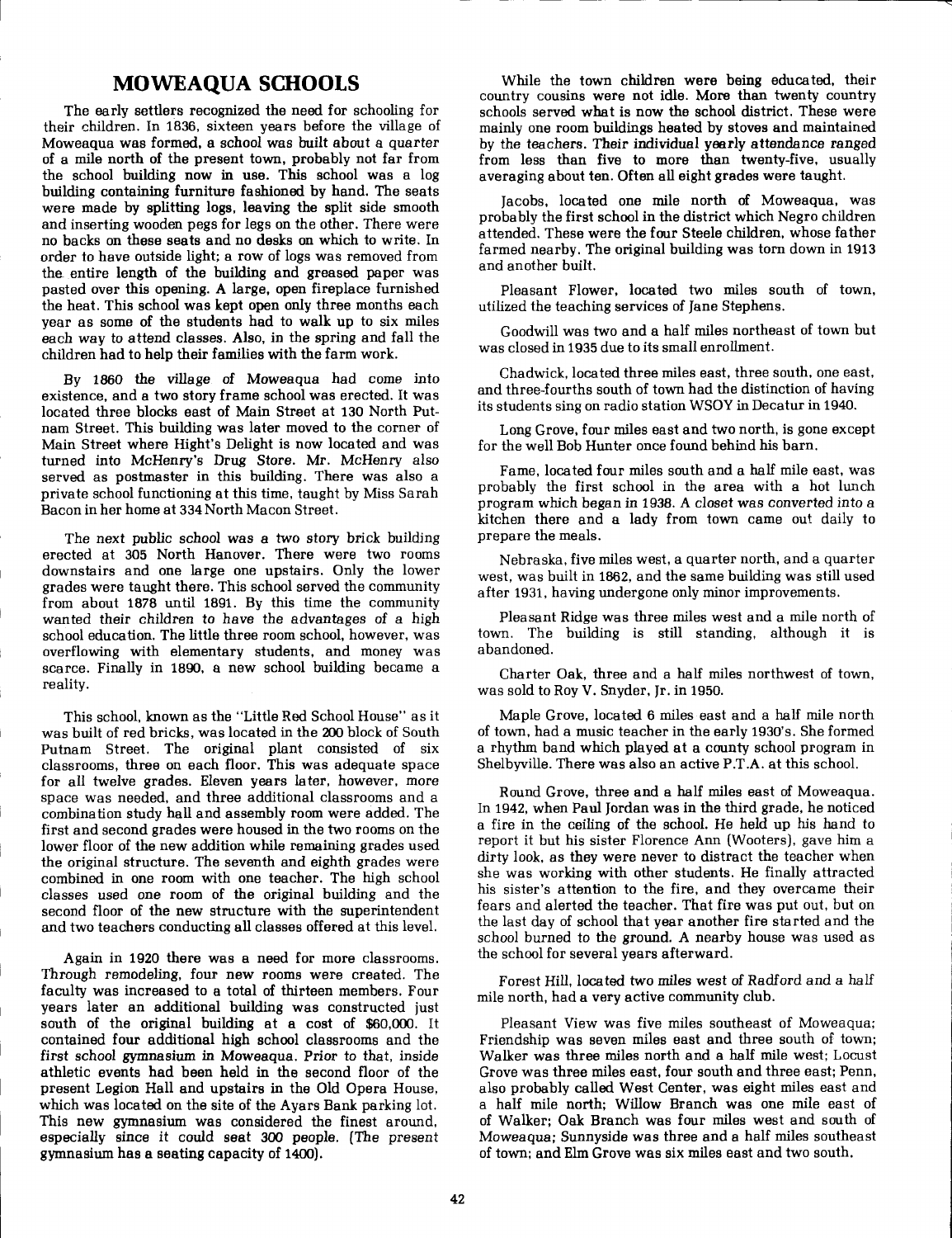

**The "Red Brick School" as it looked in 1915. Picture courtesy of Josephine Coffman** 

There were, perhaps, other country schools; however, no records on them can be found.

Due to consolidation with the town school most of these country schools were sold at auction early in **1950.** There were usually the school building and one or two out buildings and privies included in each sale. Pleak, located four miles east and two south, remained open and was expanded at this time.

Three other country schools were moved in making a four room school containing six grades. Three teachers were employed, and special teachers came out from the town school. Pleak had its own P.T.A. It closed in **1959,**  ending the country school era in Moweaqua.

In **1947** a new **type** of school consolidation known as a community unit district was approved by Moweaqua voters. This new district comprised 88 square miles around the town and was called Moweaqua Community Unit District **6** A. The outlying country schools joined the town school and eventually were housed in one central building. This was not done without opposition; however, people came to realize that through this plan every child in the area could receive a broader education. This is the plan which is still in effect.

In February **1948,** with the organization of the community unit district, more classroom space was needed. A year later plans were made to include a high school and elementary grades all under one roof. It took until July of **1952** for money and plans from architects Harris, Spangler, Beall, and Salogga to be secured. Bids were taken in hopes that one would coincide with the \$568,000 on hand for that purpose. However, the closest one was nearly double that

amount and did not include finishing floors or ceilings, landscaping, finishing the athletic field, any equipment or the purchasing of the site. The only feasible plan seemed to be for the school board to act as its own contractor and utilize local people as builders. Meeting with men of various crafts was encouraging, and Mac Wilson, who lived across the street from the new site, accepted the job of superintending the work. Early in **1953** work began, but soon pickets appeared from the Building Trades Unions. Meetings were held between the board and union agents, but the picket line remained for several months. At no time, however, did they cause any difficulties. In October **1955,**  the building was completed at a total cost of **\$768,000.** The district was able through bonds, interest, and tax money to meet this financial obligation. Many local people contributed hours of free labor in order to accomplish this feat. The finished product is the building now in use on East Pine Street adjoining Route **51.** 

This **1954** building was only five years old when the educational needs of the school district outgrew it. A new addition consisting of six classrooms, two rest rooms, a study hall, and a library workroom opened in January of **1960.** A bus garage was completed three years later. By **1971**  the debt from the original building had been paid off, and classrooms were again overcrowded. A building bond referendum was passed in 1972. Through remodeling and additional building, a study hall, new cafeteria, and five classrooms were added to the high school area and an elementary office, six classrooms, and two rest rooms conipleted the elementary wing. This brought the school plant to its current form.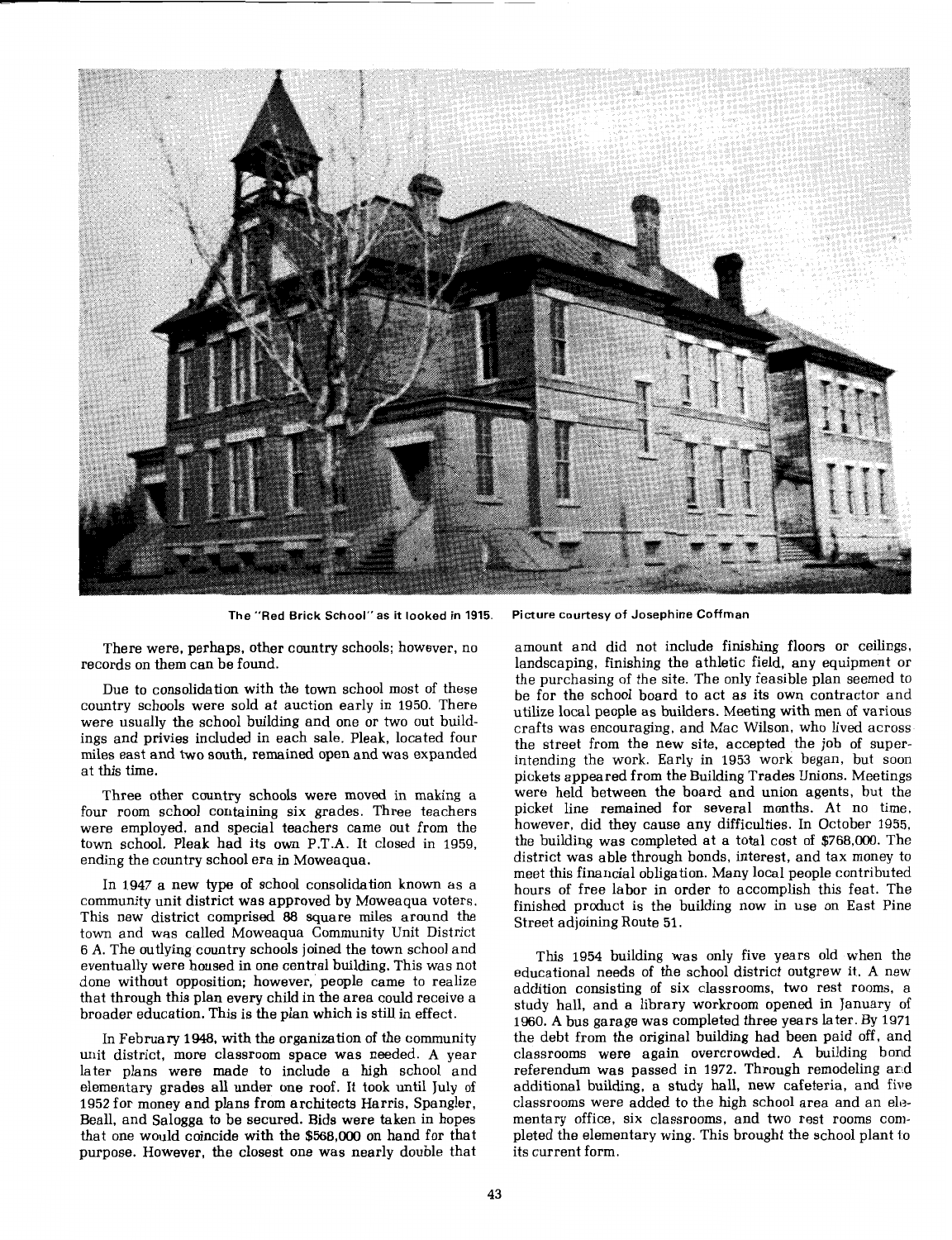The current high school schedule makes many courses of study available to the 216 enrolled there. Besides the curriculum of English, social studies, math, and science, students may also select industrial arts, secretarial courses, art, vocal and instrumental music, agriculture, home making, Spanish, French, driver education and physical education. Cooperative work training programs enable students to learn on-the-job skills in the community. Many students take advantage of the Decatur Area Vocational Center half days where training is offered in nursing, child care, beauty culture, machine shop, auto mechanics, woodworking, and other areas. The current total school enrollment is 723, including kindergarten. The basic elementary program is enriched with remedial reading, music therapy, art, music, and physical education, with the

middle school, grades six through eight, also has most of these classes available to them. Special education courses are offered at Taylorville and Decatur.

As a past board member, Will Harris, remarked, "Good schools are not the results of good buildings, but they are good schools because they have good teachers." Hundreds of dedicated people have been responsible for educating Moweaqua's children. Receipts found in the school archives show that in 1862, A. R. Miller was paid \$60 for three months teaching, and Martha Peble's salary was \$124 for five months. During the current year Moweaqua faculty salaries range from \$9,000 to **\$16,150** for nine months work. Mr. Carl was probably the first superintendent, supposedly filling this position in 1890. Since then sixteen men have held this office, with Mark Gregory, hired as superintendent in

#### **LONG GROVE SCHOOL - 1913 Allenboro Store Area (4 miles east, 2 miles north)**

- 1-Dutton(?) 2-Dutton(?) 3 – Lena Sanner Hill<br>4 –<br>-5-0ra Long (Pooch) 6-Beatrice Lamb 7-Keith Ekiss 8-Lola Allen 9-Blanche Lamb 10-Eddie Cross
- $11 -$ 12-Clyde Lindamood 13-Homer Cross 14-Lester Allen 15-Wayne Hemer 16-Mora Lamb Dillbeck 17-Lois Hemer Hays 18-Ethel Cross Scribner 19-Lural Atteberry Livingston 20-Nora Hemer Askins
- 21-Dewey Dutton 22–Velma Atteberry Boyer<br>23–<br>-24-August Otta 25-Helen Bohlen Gregory 26-Ruth (?) 27-Nora Sanner Macklin 28-Homer Atteberry 29-Lloyd Ekiss 30-Bill Sanner
- 31-Bert Ekiss 32-Lawrence Ekiss 33-Ross Ekiss 34-Torn Hemer 35-Eddie Sanner 36-Clayton Lindamood 37-Forest Moyer Missing: Wm. Bohlen (helping on farm) about 16 years

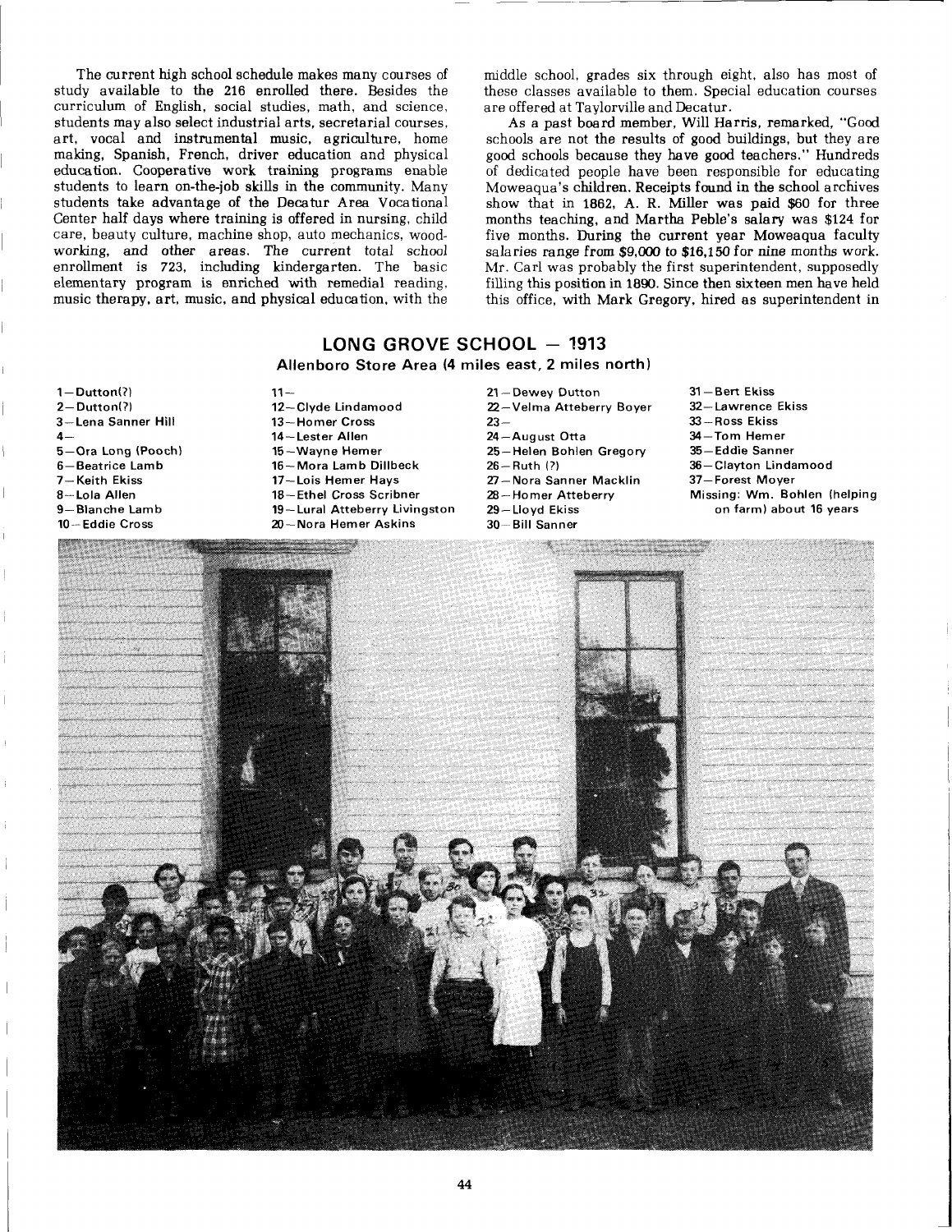

**Howard Knight, left, and his FFA boys sponsored the above corn show in the 1950's.** 

1972, and currently serving. Still teaching in Moweaqua Schools after having begun their tenure in the "Little Red School House" are Howard Burns, Howard Knight, and Kathryn Day. Twenty-two years ago when the present school opened Jane Stephens and Lucille Portwood joined the district and are still employed here. The elementary principal is Edward Rauch, with Carroll Scrogin as high school principal.

Not all education has been dull as these true tales point out.

A first grader came into Mrs. Judy McKinney's room to give her the exciting news, "My daddy, has to go to the hospital because he has birthstones.'

A little first grader, after their substitute, Mrs. Bernice Stombaugh had told them who she was, later mistakenly called her "Mrs. Butterball."

Mrs. Frances Knights was trying to get her second graders to understand the meaning of "cheap." Jason Gregory said he knew what it meant. As an example he said, "We went to the Blue Mill for dinner, and when Daddy got the bill, he said, 'this isn't cheap!"'

Mrs. Jane Stephens has enjoyed some of her fifth graders misconceptions of various terms such as:

Export-one who is real good and knows everything.

Import-one who knows nothin' about nothin .'

The most important facet of education is of course its products, the students. Many of them were outstanding in many areas throughout their school years and afterwards.

Recent honor students include Joseph G. Bohlen, M.D. son of Mr. and Mrs. Glenn "Cotton" Bohlen. He graduated from Moweaqua High in 1962. After receiving a B.A. degree in Zoology froom Southern Illinois University he obtained his Ph. D. at the University of Minnesota. In August 1970, he presented a scientific paper at the IX International Conference of Anatomists in Leningrad, Russia, pertaining to research he had done on the biological rhythms of Eskimos. He is currently doing medical research for the University of Minnesota School of Medicine. He is married to Michelle Bilyeu and has a daughter Sasha Leigh.

The doctors Alan and Thomas Bilyeu are sons of Mrs. Erma Bilyeu and the late Charles T. Bilyeu. Alan graduated from Moweaqua High in 1964 and Tom in 1968. They both were members of the Marching Illini while at the University Of Illinois and graduated from the University of Illinois College of Medicine, having won many awards. Alan is presently in a three year Family Practice residence program in Cedar Rapids, Iowa. Tom plans to enter this program too.